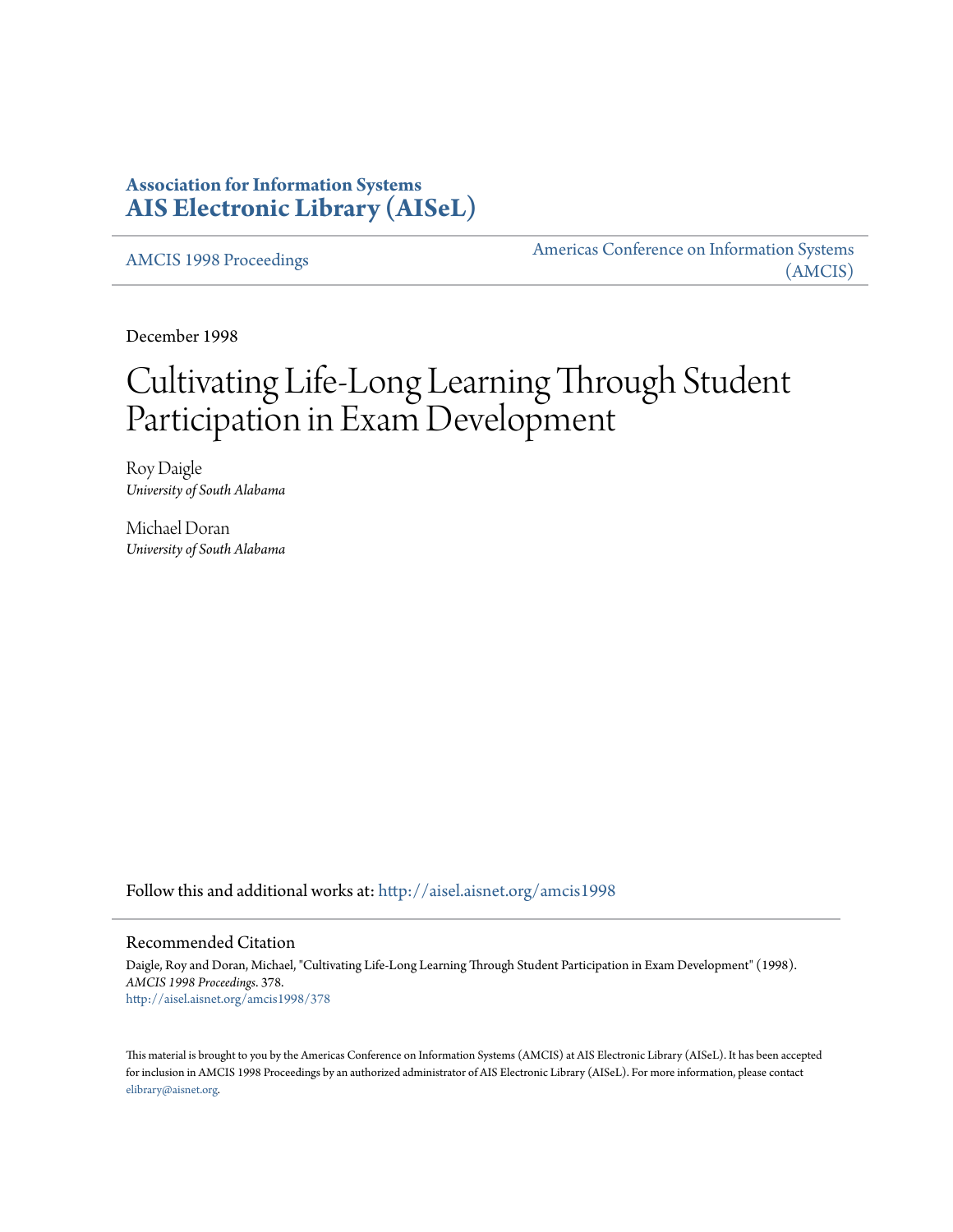## **Cultivating Life-Long Learning Through Student Participation in Exam Development**

### **Roy J. Daigle Michael V. Doran** School of Computer and Information Science University of South Alabama

#### **Abstract**

*As educators we are charged with a higher mission than current knowledge delivery: We are additionally charged to prepare today's student for self-management of their life-long learning needs. Organizing knowledge for presentation, creating activities for discovery and insight, providing performance feedback, and identifying new knowledge areas to incorporate in the curriculum are fundamental to the short-term goal of educating students. How can we go beyond content, beyond skill mastery? How can we teach them to learn and understand what they have learned? In this paper we discuss an approach that assists in developing habits of life-long learning through active participation in the exam development process.*

#### **Introduction**

Recent CIS curricula documents [ACM 1991] [IS 1997] call for more than structured knowledge delivery: They also call for greater skill development in problem solving, teaming, and all forms of communication. Successful approaches to satisfying curricula objectives include placing a greater emphasis on problem solving in conjunction with individual and group problemsolving models, increasing the use of cooperative and collaborative in-class assignments, adopting active learning approaches, incorporating consideration of different student learning styles, and attaching a greater importance to the development of written and oral communication skills [Pardue 1991, 1994], [Doran 1993, 1996], [Denton 1996], [Daigle 1995, 1996, 1997], [Longenecker, 1996]. Another requirement identified by the curricula documents is the cultivation of a life-long approach to learning by students. While most of the curricula document requirements are specified clearly enough to facilitate implementation, this requirement is less clearly specified.

#### **Levels of Comprehension**

A recent trend in curricula documents has been to specify curricula objectives by identifying *what* and *how much* to deliver at various points in the curriculum. The *what* is specified by means of self-contained knowledge units; the *how much* is specified through target comprehension levels for the associated knowledge unit. The definition of the comprehension levels is a slight variation of Bloom's taxonomy of comprehension [Bloom, 1956] that identifies six increasing levels of comprehension proceeding from fact-based knowledge through creation of new knowledge. Bloom defines the levels as follows: Level 1 - recite the basic facts, Level 2 - use the facts when told to do so, Level 3 - application of the facts in a new situation, Level 4 - analysis of new structures, Level 5 - synthesis of creating new structures, Level 6 - evaluation of new facts when compared to existing knowledge.

Over the last several years, funded by NSF, we have applied a cognitive based approach, based in part on Bloom's taxonomy of comprehension, to define course objectives in the beginning courses of our CIS curriculum [Doran 1995, 1997], [Langan 1996]. Fundamental to the success of the approach is an active learning environment achieved through a daily hands-on lab component supplemented with in-class collaborative assignments. Another element of success is educating the student about the learning process: We provide specific behavioral objectives, information about Bloom's taxonomy, and the relationship between the taxonomy and behavioral objectives (Bloom's Level 1 about learning). Providing information about learning furnishes additional insight for the process of learning but it is not enough. From our observations, we believe that the ability to self-manage life-long learning requires a transition from Level 1 (fact) to Level 2 (use) and then to Level 3 (application) regarding this comprehension about the learning process. Moreover, we believe that explicit guidance in later courses would more likely result in transitioning through these levels.

Reaching Bloom levels 2 (use) and 3 (application) for the learning process can be achieved by providing students the opportunity for active participation in examination materials development for project-based courses in the later stages of the curriculum. By participating in the process of examination generation, students are challenged to reflect in a different way about what they know and what they need to know about the course material and activities, i.e. understanding the standard of assessment and being able to perform self-assessment of their knowledge. Moreover they have ownership in the final product,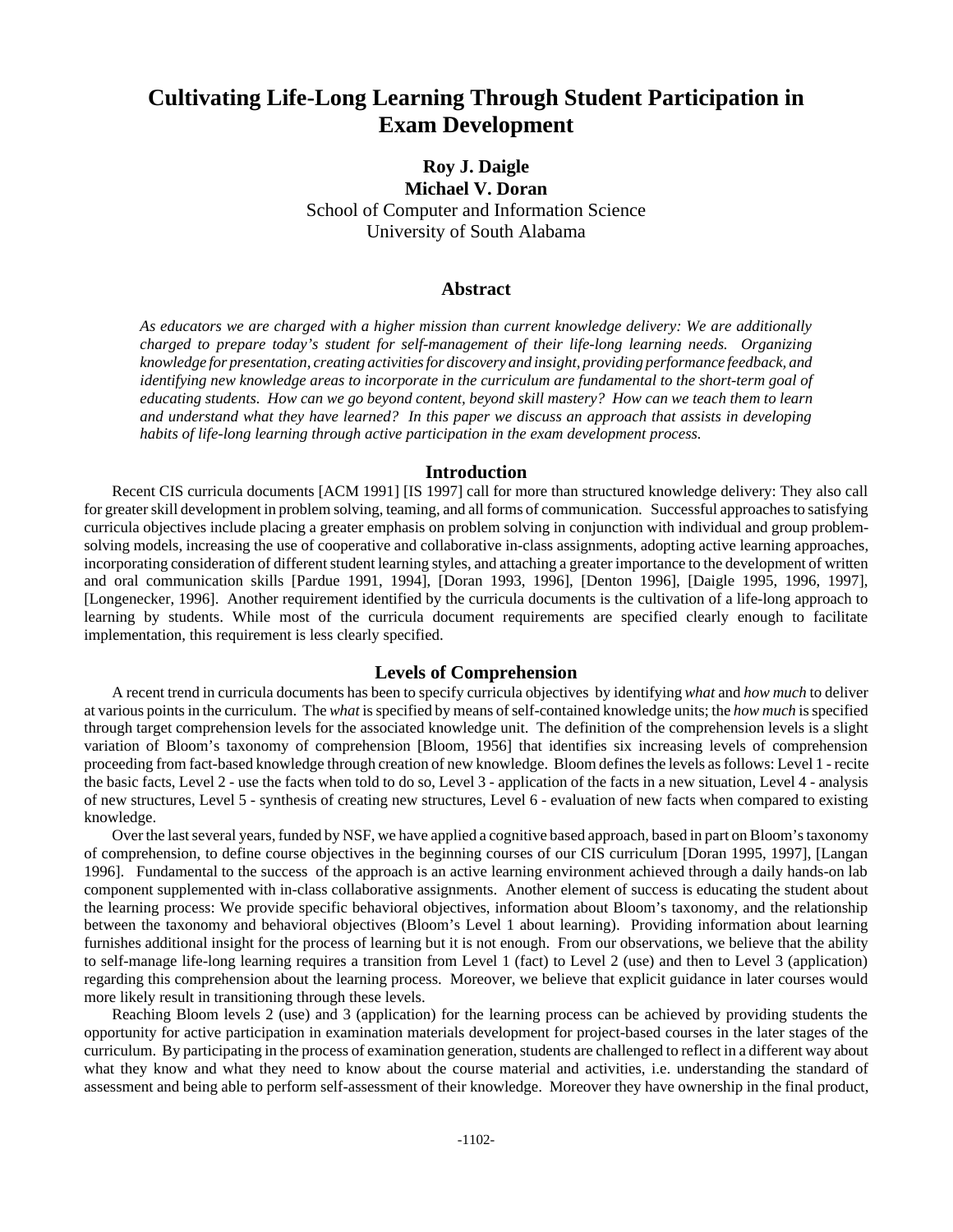the examination. An active participation on the part of the user has been described in several areas [Gronbaek 1993]. The remainder of the paper will discuss the courses involved and how the approach was incorporated into various courses.

#### **The Approach**

Many courses in the later stages of the curriculum are a combination of theory and application in the form of complex projects. Courses with these characteristics include applications development, database, systems analysis and design, senior project, applied software engineering, etc. When in a project implementation phase, it is easy to lose the big picture view: What is the relationship to concepts and content? What is the process about? What are the important/essential characteristics of the project? How can a solution be generalized for reuse with similar projects? By providing students with the opportunity to participate in the examination generation process, they are given the chance to reflect on the meaning of the project in academic terms, to discover a standard by which their understanding might be measured, and to apply that standard in self-assessment.

Our approach involves an examination generation activity consisting of several phases. Students are advised that a decision to be passive is interpreted as a willingness to accept whatever final product is produced. The phases that are involved in the process are:

- 1. Call for Item Submission: Students are instructed to prepare a file containing appropriate examination items in a common denominator file format (WordPerfect 5x, ASCII, or RichText). Item submission must be general, not specific to a particular project; appropriate items might address concepts covered in class or used on the project and any skills, methods, techniques used on the project.
- 2. Class Integration and Review: Using a single file containing all submitted items and an LCD and projector, a student facilitator works with the class to remove duplicated items, edit remaining items for statement clarity, and check for completeness and appropriateness
- 3. Instructor Review: The instructor, using an LCD and projector, in the presence of the class, reviews each test item for appropriateness and clarity. The instructor reviews the resulting document for completeness, fairness, and quality control. A printed copy of the document is distributed to the class for individual review. Any suggested modifications by student or instructor must be presented to the class.
- 4. Examination Preparation: The instructor prepares the examination by mapping the examination items to an instructorgenerated problem scenario similar to current class project. The format consists of two sections: a *must respond* section (60%-70%) and a *choose from* section (30%-40%); examination item distribution is determined by the instructor based on importance to the course

Usually the process takes longer for the first application--students need to become accustomed to the requirements and the constraints. The approach works best for class sizes between 10 and 25; too few ideas for less than 10 students--too much time required for classes exceeding 25 in number. The process takes no more time than would be devoted to a review session. The approach has been used for two exams in each of four applications development courses and six or more database courses.

#### **Observations**

This approach provides many benefits to students and instructor. This is a different method of studying and preparing for examination. Students are required to extend beyond a specific project and understand a more generalized viewpoint. The students must understand how to apply this generalization to similar circumstances and projects in the future; they are compelled to reflect about techniques, activities and lessons learned and how to articulate and apply that knowledge. Therefore, an individual student, though their own initiative and in collaboration with class members and the instructor, discovers and gains a deeper understanding of the course behavioral objectives and their associated levels of comprehension. While an individual student might focus on only one or two areas, a larger perspective is obtained from the contributions made by peers. To encourage and reward individual initiative, one of the examination items in the *select from* section permits students to enter and answer, at exam time, an item believed to be important by the individual but perceived by peers as not being required knowledge of all.

The instructor is responsible for fairness, completeness, and quality control for the process through the review process and the mapping to a similar problem scenario. Students who understand what is expected of them will perform at a higher level. Students who do not perform well on the examination accept responsibility for their performance rather than assessing blame on someone else. Individual student objection to exam items are non-existent since consensus reached by the class members and the instructor results in peer pressure to overcome an identified area of deficiency.

Overall the standard of testing and learning is higher than was achievable in the past. A more active learning environment is fostered; the process builds upon prior learning experiences in earlier courses. As a consequence of the approach, students possess a foundation of knowledge about learning (through Bloom's Level 3) to build upon. The approach provides a framework that can be reused in for identifying a standard of assessment and for self-assessment against the standard, critical skills for selfmanagement for life-long learning.